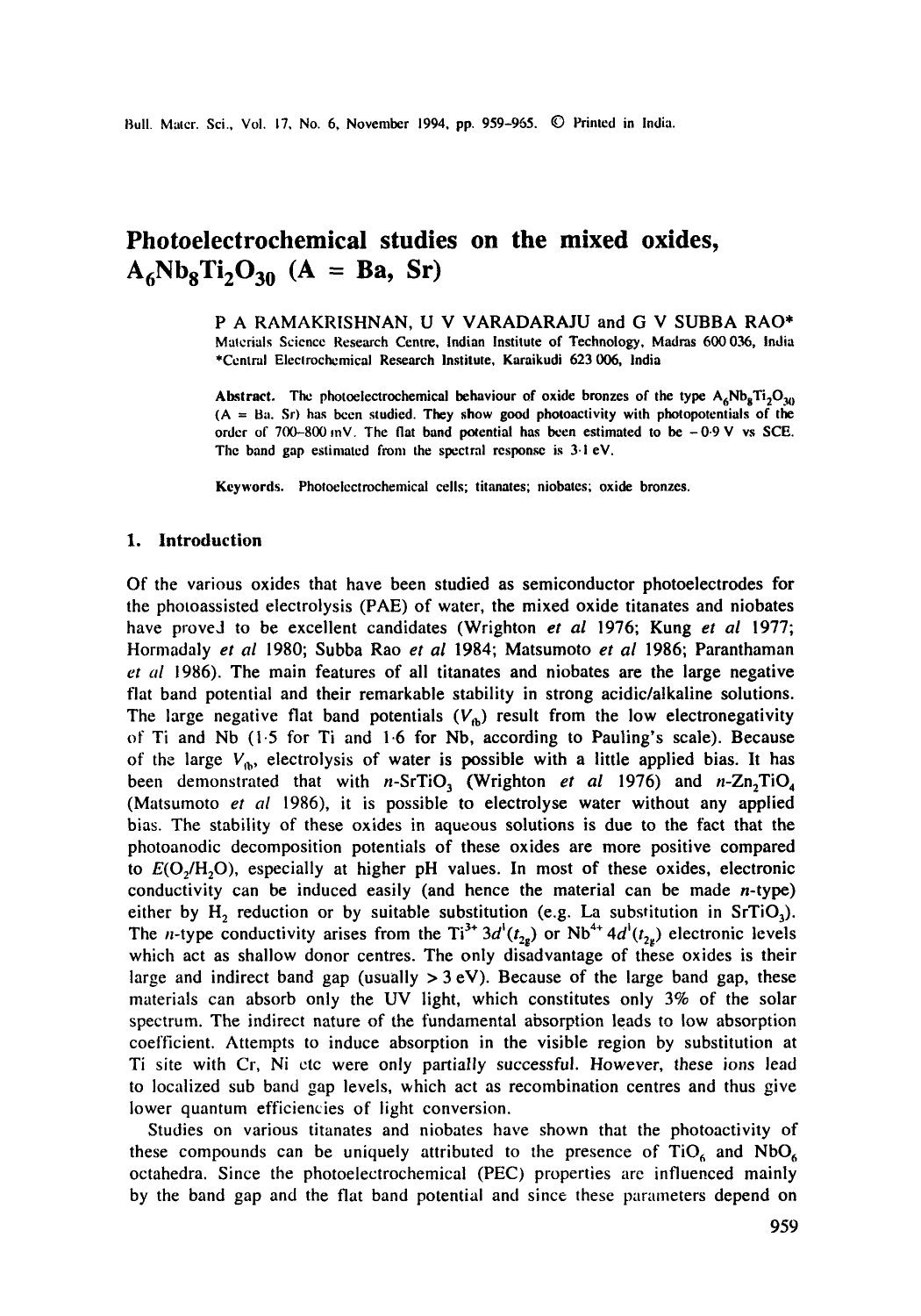the structure, soarch for new mixed oxide titanates and niobates with various structures is essential. Toward this end, we have chosen a series of oxide bronzes and have carried out PEC studies on them. Our earlier studies (Ramakrishnan *et al* 1993) on the hexagonal oxide bronzes,  $Ba_3Nb_4Ti_4O_2$ , have shown that they could be potential candidates for use as semiconducting electrodes in PEC cells. Presently we report our studies on the oxide bronzes of the type,  $A_6Nb_8Ti_2O_{30}$  (A = Sr, Ba). These compounds crystallize with a tetragonal bronze structure with space group *P4bm.* The lattice constants of these compounds are  $a \sim 12.5$  Å and  $c \sim 4$  Å. Single crystal structural analysis on  $Ba_6Nb_8Ti_2O_{30}$  was reported by Stephenson (1965). The lattice is constructed of  $MO<sub>6</sub>$  octahedra joined by corners, every oxygen atom thus being common to two M atoms. The  $TiO<sub>6</sub>$  and  $NbO<sub>6</sub>$  octahedra are statistically distributed. The dielectric properties have been extensively studied in the literature (Jamieson *et al* 1969; Itoh *et al* 1970; Ikeda *et al* 1971; Itoh and Iwasaki 1973; Varaprasad 1985; Neurgaonkar *et al* 1988, 1990; Choudhary *et al* 1993). The compounds are reported to be ferroelectric with  $T_c = 518 \text{ K}$  for  $Ba_6Nb_8Ti_2O_{30}$  and 403 K for  $Sr_6Nb_8Ti_2O_{30}$ . However the PEC behaviour of these compounds has not been explored. In the present study, we have carried out PEC studies on these phases, since these phases contain photoactive  $NbO<sub>6</sub>/TiO<sub>6</sub>$  octahedra. Present results show that the photoelectrochemical behaviour of these compounds is comparable to that of the well known  $SrTiO<sub>3</sub>$  and  $TiO<sub>2</sub>$ .

### **2. Experimental**

Polycrystalline  $A_6Nb_8Ti_2O_{30}$  (A = Sr, Ba) were synthesized from high purity BaCO<sub>3</sub>,  $SrCO<sub>3</sub>$ , TiO<sub>2</sub> (all of Cerac, UK) and  $Nb<sub>2</sub>O<sub>5</sub>$  (99.9%) (SMP, Hyderabad). Stoichiometric



Figure 1. Potentiostatic current-voltage curves of the cell, (a) n-Ba6NbgTi2O30/l M NaOH/Pt and (b)  $n-\frac{Sr_6}{\log T_2O_3}$ /l M NaOH/Pt (1000 W Xe lamp; full intensity > 1.5 W/cm<sup>2</sup>).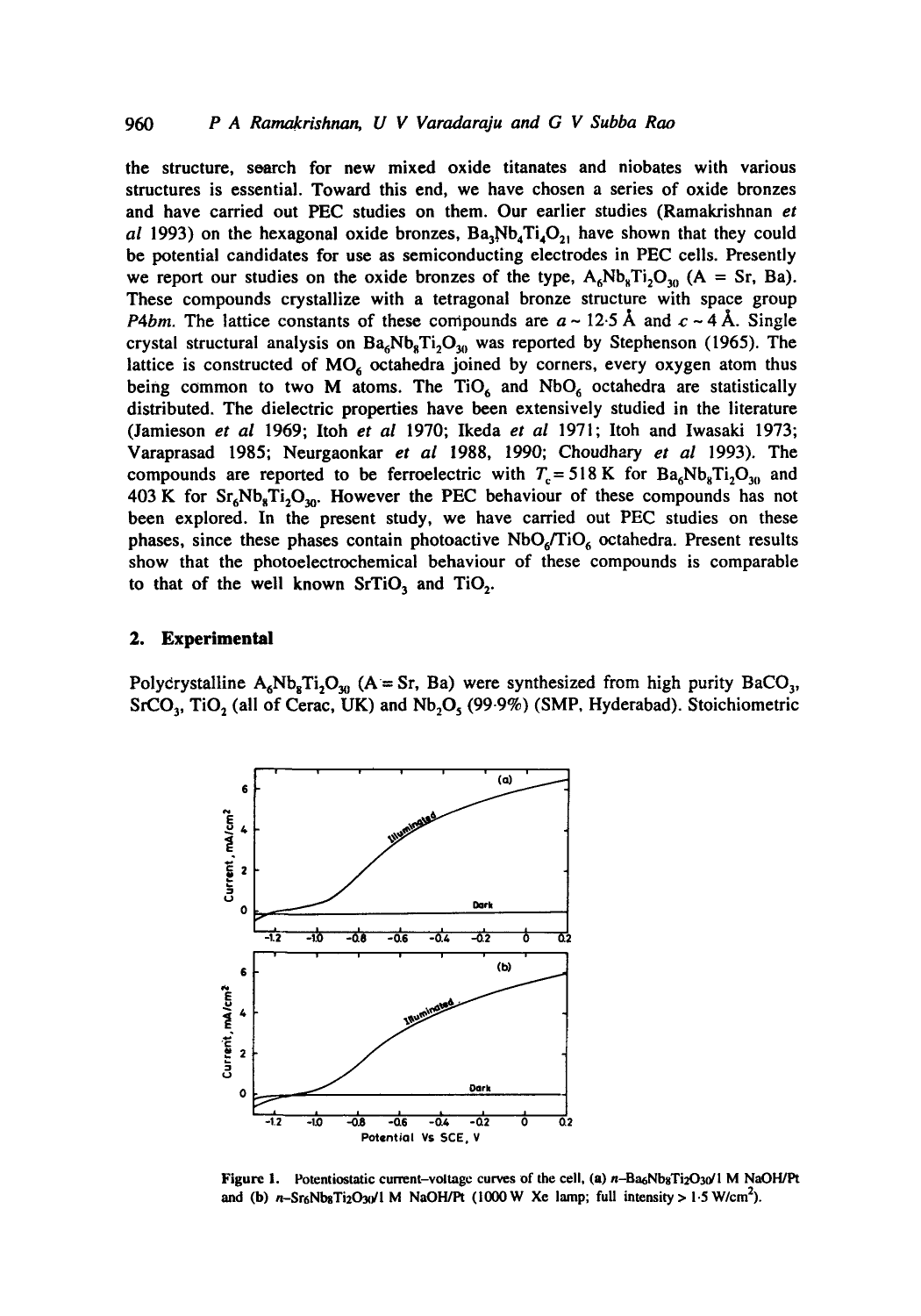

Figure 2. Flat band potential,  $V_{fb}$ , determination from  $I_{phab}^2$  vs V plot for (a) Ba6NbsTi2O30 and (b) Sr<sub>6</sub>Nb<sub>8</sub>Ti<sub>2</sub>O<sub>30</sub>. Data taken at 370 nm using monochromator. The data points are LSQ fitted to extrapolate to  $V_{fb}$ .

amounts of the oxides/carbonates were thoroughly mixed in an agate mortar and heated in air at 1473 K for 72h with two intermittent grindings. The reacted powders were pressed into pellets (8 mm dia, 1-2 mm thick; WC lined SS die; hydraulic press: 3 tonnes) and sintered at 1473 K for 24 h and at 1623 K for 6h. Phase formation was checked by using a computerized powder X-ray diffraction (XRD) unit (Rich Seifert, Germany; XRD 3000P, 35 kV; 30 mA;  $CuK\alpha$  radiation). The compounds were reduced in  $H_2$  atmosphere or by Ti gettering to induce electronic conductivity. PEC studies were carried out in aq. 1 M NaOH electrolyte. The preparation of the electrodes and electrolyte and the details of PEC experimental set-up are as described elsewhere (Ramakrishnan *et al* 1993). The working electrode (semiconductor electrode) was etched with  $5\%$  aqueous HF solution for  $1-2$  min before measurements.

## **3.** Results and discussion

All compounds were single phasic in nature. The XRD patterns could be indexed on the basis of a tetragonal unit cell and the lattice parameters calculated by the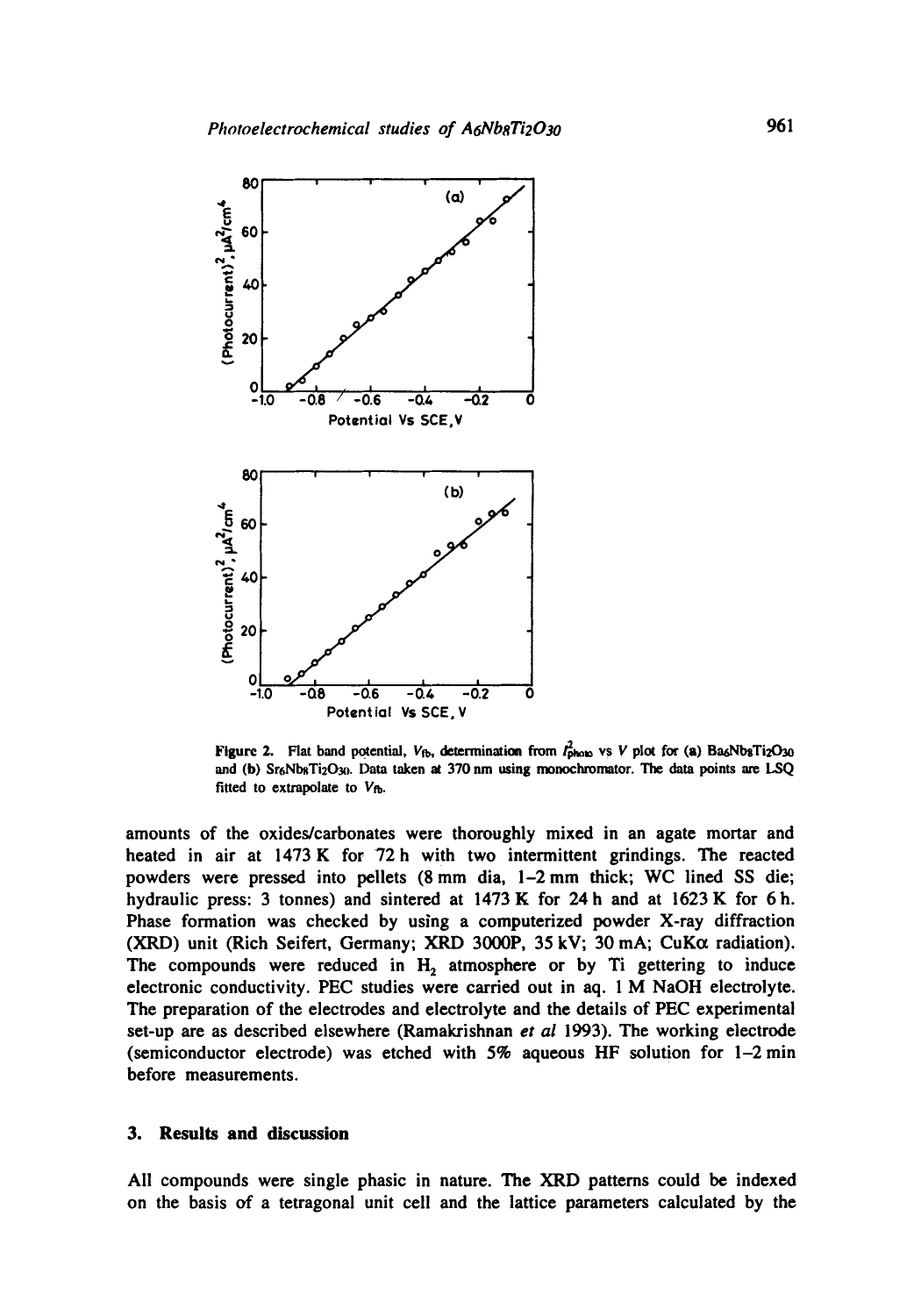

Figure 3. Mott-Schottky plots for (a) Ba6Nb8Ti2O30 and (b)  $Sr_6Nb_8Ti_2O_{30}$  in 1 M NaOH solution.

LSQ fit of the high angle lines viz.  $a = 12.353 \text{ Å}$ ,  $c = 3.99 \text{ Å}$  for Ba<sub>6</sub>Nb<sub>8</sub>Ti<sub>2</sub>O<sub>30</sub> and  $a = 12.447 \text{ Å}$ ,  $c = 3.86 \text{ Å}$  for  $Sr_6Nb_8Ti_2O_{30}$ , agree well with those reported in the literature. Phases were stable upon reduction as confirmed by X-ray diffraction. The as-sintered pellets were white in colour and upon reduction they turned black indicating the creation of Ti<sup>3+</sup> 3d<sup>1</sup>( $t_{2s}$ ) and/or Nb<sup>4+</sup> 4d<sup>1</sup>( $t_{2s}$ ) levels. The room temperature resistivities of the reduced pellets were  $\sim 10^2$  ohm cm, while the unreduced pellets were insulators having resistivities  $> 10<sup>7</sup>$  ohm cm.

Photopotentials were observed immediately upon irradiation of the electrode/electrolyte interface with negligible dark potentials. The shift in the potential upon irradiation was towards the negative direction indicating the n-type nature of the electrode. A maximum  $V_{\infty}$  of the order of 700-800 mV was observed. Photocurrent  $(i_{\text{photo}})$  stability plot at a potential of +0.2 V vs SCE shows  $I_{\text{photo}}$  of the order of 6 mA/cm<sup>2</sup>. Sharp rise and cut off in  $V_{\text{oc}}$  as well as  $I_{\text{photo}}$  before and after irradiation and the stability during illumination indicates good quality of the electrode and the absence of recombination centres in the space charge region.

The *I-V* characteristics for  $A_6Nb_8Ti_2O_{30}$  (A = Sr, Ba)/1 M NaOH/Pt, are shown in figure 1. The plots show negligible anodic dark current indicating the rectifying nature of the semiconductor-electrolyte interface. The photocurrent almost saturates above a potential of  $0 \vee v$  s SCE, indicating fairly good absorption of light by the phases. The onset of the photocurrent was observed in the potential range -1.2 to  $-1.1$  V vs SCE.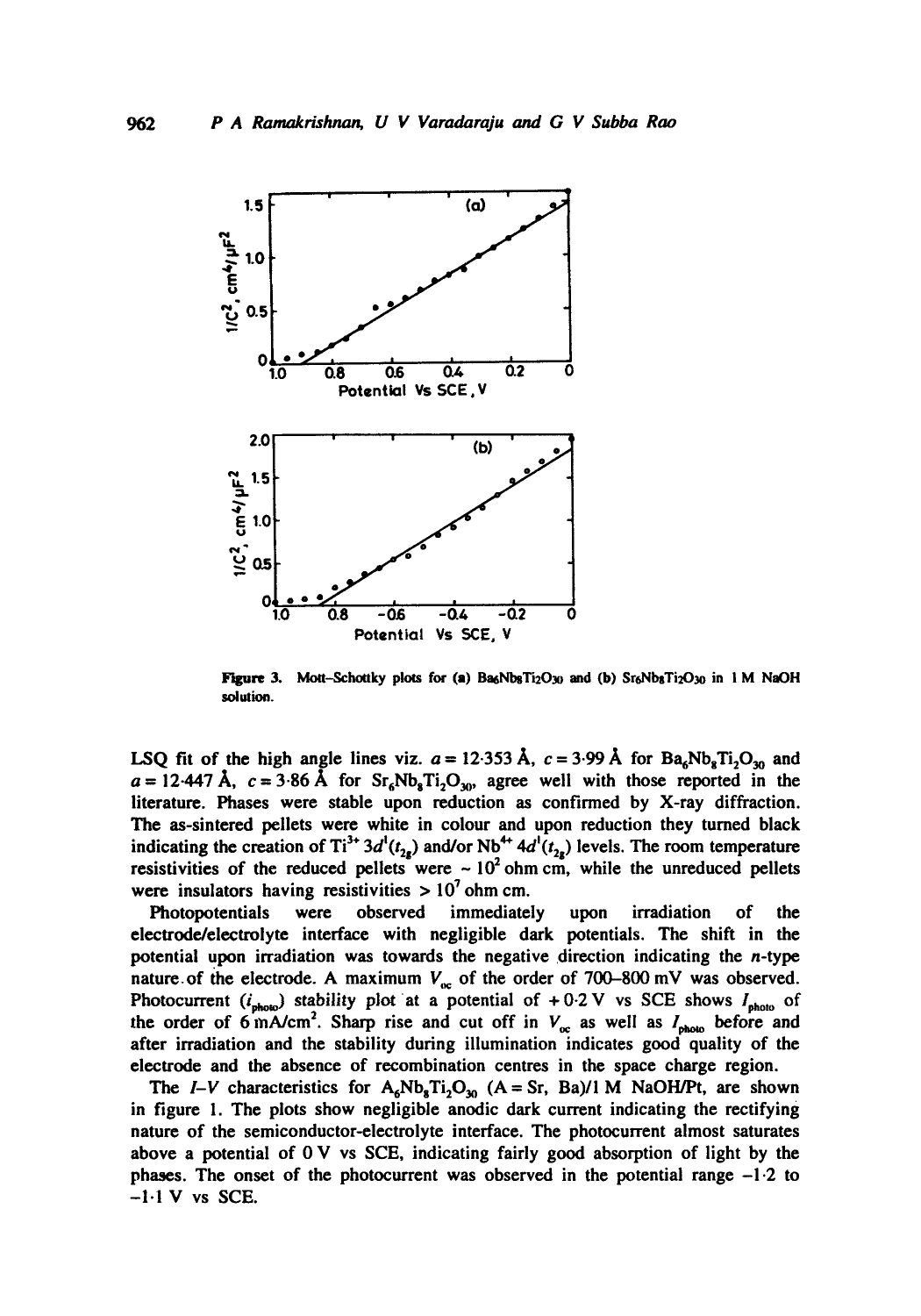

Figure 4. Determination of indirect band gap of (a) Ba<sub>6</sub>Nb<sub>8</sub>Ti<sub>2</sub>O<sub>30</sub> and (b) Sr<sub>6</sub>Nb<sub>8</sub>Ti<sub>2</sub>O<sub>30</sub> from the plot of  $(\Phi h v)^{1/2}$  vs hv.

The fiat band potentials were determined from the *I-V* characteristics using monochromatic radiation (350 nm) using the relation,

$$
I_{\text{photo}}^2 \propto (V - V_{\text{fb}}). \tag{1}
$$

Figures 2a and b show the  $I_{\text{photo}}^2$  vs V (vs SCE) plot for  $A_6Nb_8Ti_2O_{30}$  (A = Ba and Sr respectively). The linear plot obtained by the LSQ fit of the data points extrapolate to an identical  $V_{\text{fb}}$  of -0.9 V vs SCE for both the compounds. The flat band potentials were also estimated from the Mott-Schottky plots using the Mott-Schottky equation, viz.

$$
1/C^2 = (2/\epsilon \varepsilon_0 q N_{\rm p}) [(V - V_{\rm p}) - (kT/q)], \qquad (2)
$$

where, k is the Boltzmann constant and T the absolute temperature. Hence,  $1/C^2$ is directly proportional to the applied potential at a given temperature and the extrapolation of the linear plot of  $1/C^2$  vs V gives the flat band potential. The values of the flat band potential obtained from Mott-Schottky plot are  $-0.9$  V vs SCE for  $Ba_6Nb_8Ti_2O_{30}$  and  $-0.855 V$  vs SCE for  $Sr_6Nb_8Ti_2O_{30}$  (figure 3). This slight shift towards positive value for the Sr analogue is not observed in the values obtained from  $I^2$  vs V (vs SCE) plot which gave identical value of  $-0.9$  V vs SCE. These values of flat band potentials are more positive than that of  $SrTiO<sub>3</sub>$  $(-1.3 \text{ V} \text{ vs } \text{SCE})$  and TiO<sub>2</sub>  $(-1.0 \text{ V} \text{ vs } \text{SCE}).$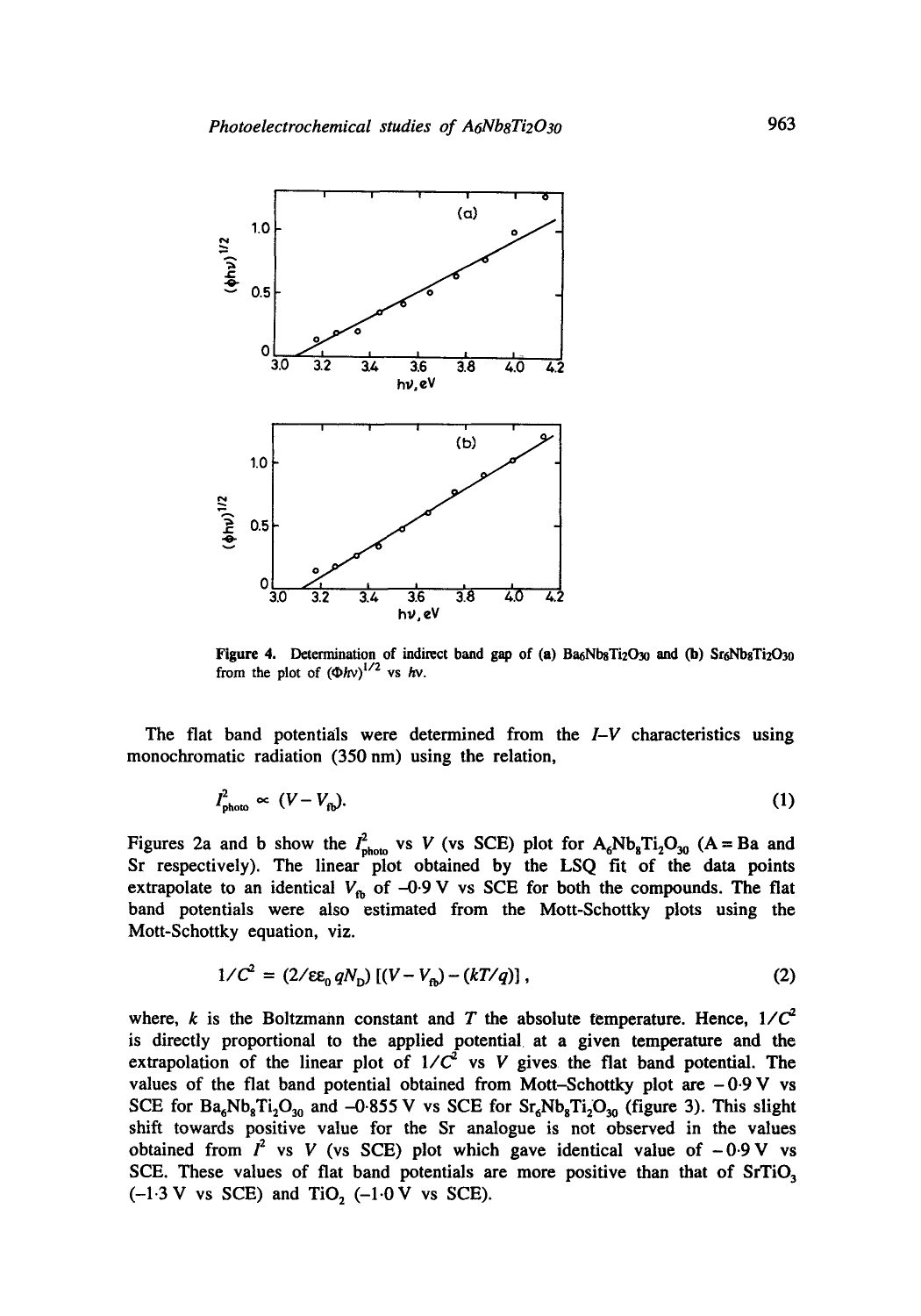### *964 P A Ramakrishnan, U V Varadaraju and G V Subba Rao*

Photocurrents were measured as a function of wavelength at an applied bias of + 0.2 V vs SCE, using Jobin-Yvon monochromator. The measured  $I_{\text{photo}}$  values were normalized to the input light flux as measured by a thermopile and the quantum efficiency  $(\Phi)$  values were calculated. Quantum efficiencies of about 50% were observed for lower wavelengths which are comparable to that observed for  $SrTiO<sub>3</sub>$ and the quantum efficiency decreased to low values at wavelengths > 380nm. According to Gartner's model, the quantum efficiency,  $\Phi$ , is related to the energy of photons  $(hv)$  by the equation

$$
(\Phi h v) \sim (h v - E_g)^{n/2}, \tag{3}
$$

where  $n=1$  for direct band gap and  $n=4$  for indirect band gap. Thus, the band gap and its nature can be found by extrapolation of the linear portions of  $(\Phi h v)^{2/n}$  vs hv. Indirect band gap  $(E_{\sigma})$  values of 3.10 and 3.12 eV were estimated from  $(\Phi h v)^{1/2}$  vs hv plot for the Ba- and Sr-analogues respectively (figure 4). The observation of near identical band gap for both the compounds is due to the fact that the bottom of the conduction band is constituted of Ti/Nb orbitals and the A-ion has negligible influence in spite of the structural similarity. However, the ferroelectric Curie temperature  $(T_c)$  values differ indicating the covalency effects of the A-O bond w.r.t. Ti-O and Nb-O bonds. Sr-O bond is more covalent making Ti-O/Nb-O bonds more ionic in  $Sr_6Nb_8Ti_2O_{30}$  and thereby reduced  $T_c$ .

#### **4. Summary**

The oxides  $A_6Nb_8Ti_2O_{30}$  (A = Sr, Ba) have been studied for the first time as photoanodes. They show good photoactivity and stability in strong alkaline solution. They have a fairly large negative flat band potential of  $-0.9$  V vs SCE and hence it is possible to electrolyse water with a little applied bias. They have a wide band gap of 3.1 eV. However, the structure provides ample scope for manipulation of band gap by chemical substitutions and these studies are underway.

#### **Acknowledgement**

Thanks are due to MNES, New Delhi, for financial assistance.

### **References**

Choudhary R N P, Bera S, Singh K S and Sati R 1993 *Indian J. Pure Appl. Phys.* 31 738 Hormadaly J, Subba Rao S N, Kershaw R, Dwight K and Wold A 1980 *J. Solid State Chem.* 33 27 lkeda T, Haraguehi T, Onodera Y and Saito T 1971 *Jpn J. Appl. Phys.* 10 987 Itoh Y and Iwasaki H 1973 *J. Phys. Chem. Solids 34* 1639 **Itoh** Y, Miyazawa S, Yamada T and Iwasaki H 1970 *Jpn. J. Appl. Phys.* 9 157 Jamieson P B, Abrahams S C and Bernstein J L 1969 *J. Chem. Phys.* 50 4352 Kang H H, Jarrett H S, Sleight A W and Ferretti A 1977 *J. Appl. Phys.* 48 2463 Matsumoto Y, Omae M, Watanabe I and Sato E 1986 *J. Electrochem. Soc.* 133 711 Neurgaonkar R R, Cory W K, Oliver J R, Sharp E J, Wood G L, Miller M J, Clark III W W and Salamo G J *1988Mater. Res. Bull.* 23 1459

Neurgaonkar R R, Nelson J G, Oliver J R and Cross L E 1990 *Mater. Res. Bull.* 25 959